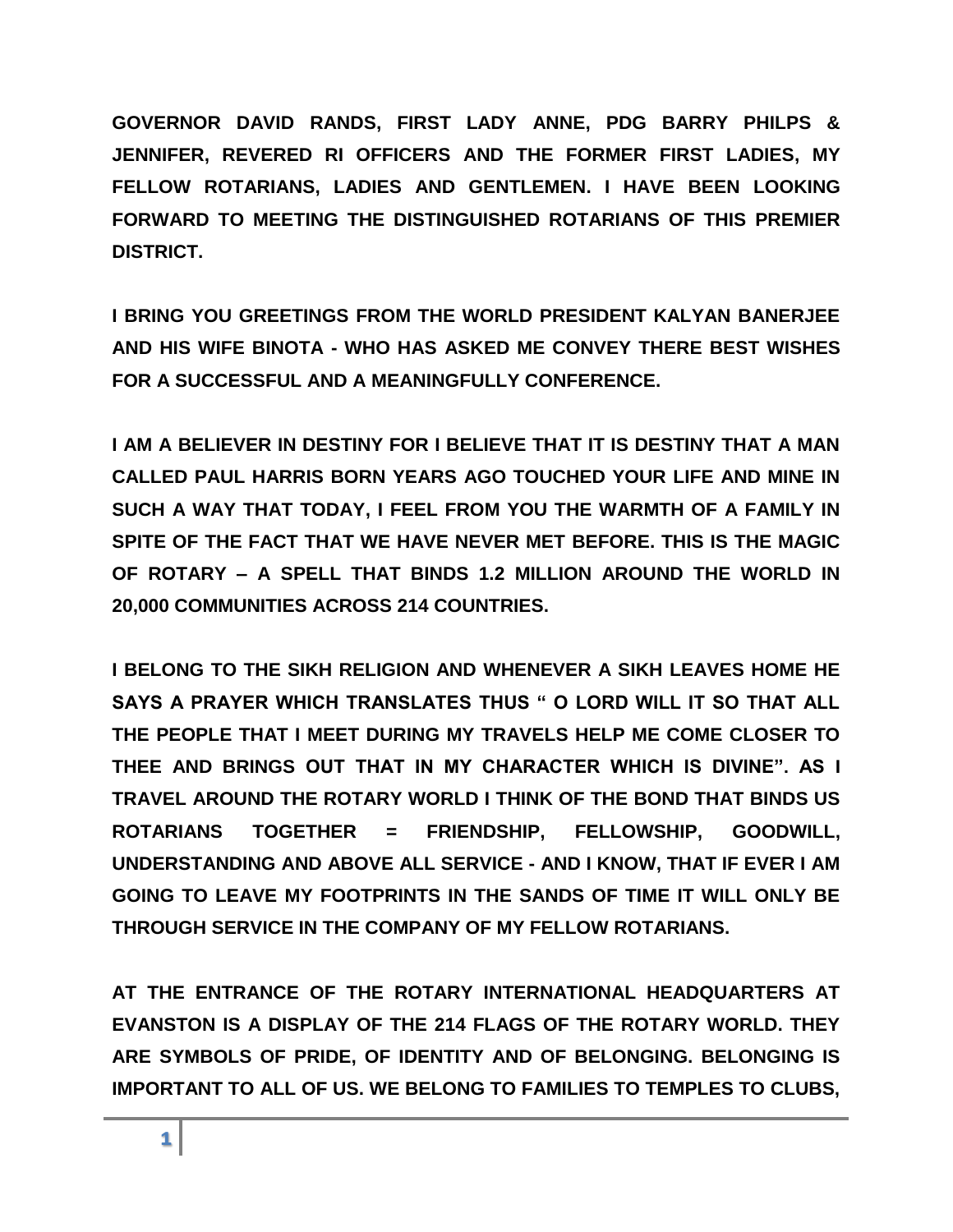**TO COMMUNITIES AND TO COUNTRIES. ONE OF THE GREAT ACHIEVEMENTS OF ROTARY OVER ITS 107 YEARS OF HISTORY HAS BEEN TO CREATE THE UNITY OF THE ROTARY FAMILY. A SENSE OF BELONGING THAT HAS INSPIRED US ALL TO BELIEVE THAT WORLD UNDERSTANDING AND PEACE IS AN ACHIEVABLE GOAL FOR THE PEOPLE OF THE WORLD.** 

**FORGET FOR A MOVEMENT ALL THAT ROTARY HAS ACHIEVED IN ITS LONG HISTORY - FORGET WHAT IT DOES ANNUALLY THROUGH ITS MEMBER CLUBS. PICTURE IT ONLY AS A WORLDWIDE ASSOCIATION WHICH HAS THE CAPACITY TO UNITE – WITH IN ITS MEMBERSHIP - THE RACIAL, RELIGIOUS, POLITICAL AND CULTURAL DIFFERENCES OF THE WORLD. - IN THAT PICTURE YOU SEE A WORLD IN MINIATURE - A WORLD IN HARMONY - A WORLD AT PEACE. IT IS THERE FOR ALL TO SEE. IT IS EVIDENT THAT HUMANITY CAN LIVE AS ONE GLOBAL SOCIETY AND BE MORE THEN EQUAL TO WHATEVER CHALLENGE CROSSES ITS PATH.**

**BUT TODAY WE ARE HERE TO CELEBRATE THE SPIRIT OF ROTARY AND I KNOW YOUR GOVERNOR HAS METICULOUSLY PLANNED THE CONFERENCE AS I HAVE BEEN IN TOUCH WITH HIM AND APPRAISED OF THE PROGRAM.** 

**DAVID HAS ADVISED ME ABOUT WHEN I AM REQUIRED TO SPEAK. WHICH ACTUALLY REMINDED ME OF 1969 WHEN I FIRST JOINED ROTARY IN THE TOWN I GREW UP. I REMEMBER AT ONE OF THE FIRST FEW MEETINGS I ATTENDED I WAS SUDDENLY CALLED UPON TO BE THE MAIN SPEAKER – AS THE CLUB HAD A TRADITION OF CALLING UPON THE NEWEST MEMBER TO SPEAK SHOULD THE DESIGNATED SPEAKER NOT ARRIVE FOR SOME REASON.** 

**TAKEN COMPLETELY BY SURPRISE I ASKED A SENIOR ROTARIAN ON MY TABLE - WHAT SHOULD I TALK ABOUT? HE THOUGHT FOR A MOMENT AND**